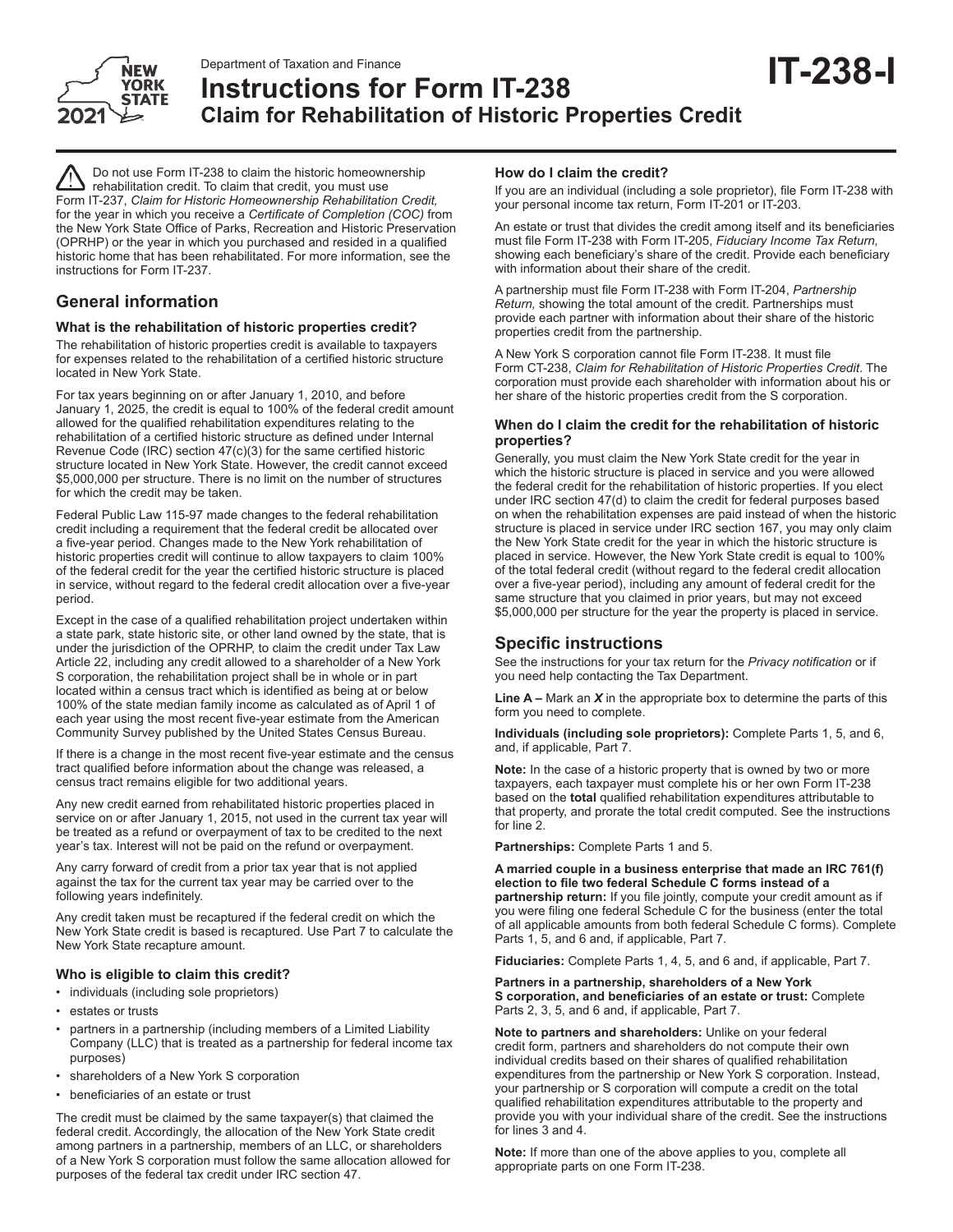# **Part 1 – Individual (including sole proprietor), partnership, and estate or trust**

Enter only the information relating to certified historic structures located in New York State for which you were allowed a federal credit.

If you are claiming a credit for more than three certified historic structures, complete as many Forms IT-238 (name, identification number, and Part 1 only) as necessary. On the first Form IT-238, complete Parts 1 through 7 (as applicable) and include on line 1 the total of column C from all additional Forms IT-238. Place the additional forms behind the first Form IT-238 with the entry on line 1. Enter on line 2 the total of all column C amounts.

#### **Schedule A – Historic property information**

**Column A –** Enter the location of the certified historic structure located in New York State. Give the specific address and, if applicable, the name of the historic district in which the property is located.

**Column B –** For the type of property, enter one of the following codes:

*B* **–** Business

*I* **–** Investment/income producing, (that is, residential rental property)

*M* **–** Mixed-use (the property is partly used as a residence and partly used for business or as investment/income producing property)

**Column C –** Enter the assigned National Park Service (NPS) project number.

**Column D –** Enter the completion date of the project.

#### **Schedule B – Credit computation**

Enter the information for each property in the same order as the properties are listed under Schedule A.

**Column A –** For each certified historic structure located in New York State that was placed in service under IRC section 167 during the tax year covered by this form, enter the amount of qualified rehabilitation expenditures allowed for the federal rehabilitation credit.

**Line 2 –** If the certified historic structure is owned by more than one taxpayer, the amount of the credit must be prorated based on the same ratio of expenses that was claimed for the federal credit. Enter only your share of the line 2 amount on line 7. However, a married couple filing a joint return does not have to prorate the credit.

**Example:** *You and your brother share ownership of an eligible historic property. The total qualified rehabilitation expenditures attributable to the property are \$150,000, of which you each claimed one-half for federal credit purposes. You and your brother must each complete your own Form IT-238 based on the total expenses of \$150,000. You must each enter \$150,000 in Schedule B, column A; \$30,000 in Schedule B, column B; and \$30,000 in Schedule B, column C, of your individually filed Form IT-238.*

*The total credit of \$30,000 is included on line 2 of each Form IT-238. Since the expenses were divided equally for federal credit purposes, you and your brother would each include \$15,000 on line 7 of your own Form IT-238.*

#### **Part 2 – Partnership, New York S corporation, estate, and trust information**

Enter the appropriate information for each partnership, New York S corporation, estate, or trust from which you received a share of the rehabilitation of historic properties credit or a share of the recapture of credit. If you need more space, file a separate sheet (be sure to include your name and identification number).

**Column C –** Enter the NPS project number. Obtain the project number from your partnership, S corporation, estate or trust.

#### **Part 3 – Partner's, shareholder's, or beneficiary's share of credit**

Enter your share of the total credit received from a partnership, New York S corporation, estate, or trust. If you belong to more than one partnership, New York S corporation, estate, or trust, enter the total of all your shares on the appropriate line(s).

**Line 3 Partner –** Enter your share of the partnership's credit. This information should be provided to you by the partnership. If you are claiming a credit from more than one partnership, enter the total from all partnerships on line 3.

**Line 4 S corporation shareholder –** Enter your share of the New York S corporation's credit. This information should be provided to you by the New York S corporation. If you are claiming a credit from more than one New York S corporation, enter the total from all S corporations on line 4.

**Line 5 Beneficiary –** Enter your share of the estate's or trust's credit. This information should be provided to you by your fiduciary. If you are claiming a credit from more than one estate or trust, enter the total from all estates or trusts on line 5.

# **Part 4 – Beneficiary's and fiduciary's share of credit**

An estate or trust must complete Part 4. Enter the fiduciary's share of the credit from column C on line 9. If an estate or trust allocates or assigns the credit to its beneficiaries, it should base the division on each beneficiary's proportionate share of the income from the estate or trust. Provide the beneficiaries with their share of the credit.

# **Part 5 – Computation of credit**

# **Line 12**

**Partnerships:** Enter the line 12 amount and code *238* on Form IT-204, line 147.

**All others:** Complete Part 6 and, if applicable, Part 7.

# **Part 6 – Application of credit and computation of carryover**

**Line 15 –** If line 13 is greater than line 14, subtract line 14 from line 13 and enter the result here. This is your credit amount. Skip line 16 and continue with line 17.

If line 14 is greater than line 13, skip line 15 and go to line 16.

**Line 16 –** If line 14 is greater than line 13, subtract line 13 from line 14 and enter the result here. This is your net recaptured credit. Do not complete lines 17 through 23. Enter the line 16 amount on your tax return as follows:

**Individuals:** Enter the line 16 amount and code *238* on Form IT-201-ATT, line 20, or Form IT-203-ATT, line 19.

**Fiduciaries:** Include the line 16 amount on Form IT-205, line 12.

#### **Line 17**

**Form IT-201 filers:** Enter the tax from Form IT-201, line 39, plus any amount from Form IT-201-ATT, line 21.

**Form IT-203 filers:** Enter the tax from Form IT-203, line 46, plus any amount from Form IT-203-ATT, line 20.

**Form IT-205 filers:** Enter the tax from Form IT-205, line 8 (for residents), or line 9 (for nonresidents), *plus* any credits shown on line 1 of the *Addbacks worksheet*, in the instructions for Form IT-205, line 12.

**Line 18 –** If you are applying any credits against the tax before this credit, enter those amounts here.

When applying credits, use the following rules:

- First apply any household credit.
- Next apply any credits that cannot be carried over or refunded.
- Then apply any credits that can be carried over for a limited duration.
- Then apply any credits that can be carried over for an unlimited duration.
- Apply refundable credits last.

**Line 20 –** Enter the amount from line 20 and code *238* on Form IT-201-ATT, line 6, or Form IT-203-ATT, line 7, or include it on Form IT-205, line 10.

**Line 22 –** Enter the amount from line 22 and code *238* on Form IT-201-ATT, line 12, or Form IT-203-ATT, line 12, or include it on Form IT-205, line 33.

# **Part 7– Computation of credit recapture**

You must recapture all or a portion of the rehabilitation of historic properties credit if the qualified property ceases to be qualified and you are required to recapture all or part of the federal credit.

**Partnerships:** Do not fill out this section. Partners will compute their New York recapture based on the amount of federal recapture.